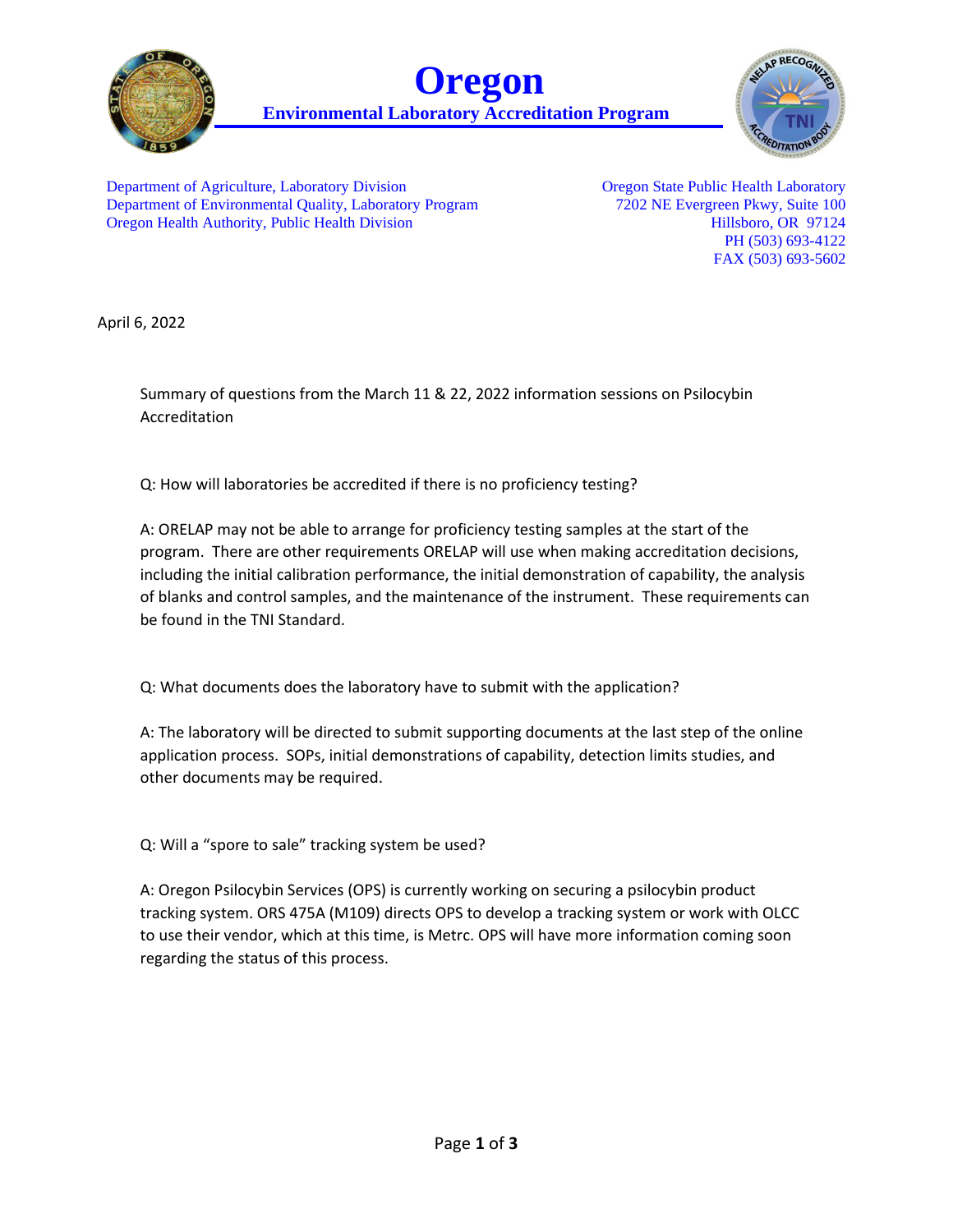Q: Will pesticides testing be required? What about heavy metals? What about moisture and water activity? What about residual antibiotics?

A: Oregon Psilocybin Services (OPS) is currently working on the products and testing rules, which are now in a public comment period from April 1-22, 2022. OPS will also be working on additional proposed rules for the remainder of the products and testing rules later this fall. Pesticides, heavy metals and other testing may be required by OHA as needed. ORELAP is not certain if it will accredit laboratories for pesticides or heavy metals.

Q: Can you combine cannabis and psilocybin assessments?

A: Yes, ORELAP can perform an assessment for both cannabis and psilocybin during the same site visit.

Q: Can a laboratory apply for cannabis and psilocybin accreditation in the same application process?

A: Yes, accreditation for both types of testing may be submitted in the same application.

Q: Is there any interest in shelf-life of psilocybin products?

A: Yes, ORELAP is interested to learn more about shelf stability of psilocybin products, specifically as it relates to appropriate storage and preparation of samples for testing. Oregon Psilocybin Services (OPS) may consider rules related to shelf stability for packaging, labeling and some testing rules. Please visit the OPS website at: Oregon.gov/psilocybin for more information.

Q: What are the fees for accreditation?

A: The fees for accreditation can be found in the ORELAP rules at Oregon Administrative Rules (OAR) 333-064-0060. ORELAP charges a non-refundable application fee initially and annually thereafter. ORELAP also charges an assessment fee every other year to defer costs of the onsite assessments. These fees are separate from any licensing fees required by Oregon Psilocybin Services (OPS).

Q: Can we get an email list for networking?

A: We encourage our stakeholders to network with each other, but our program cannot provide a contacts list.